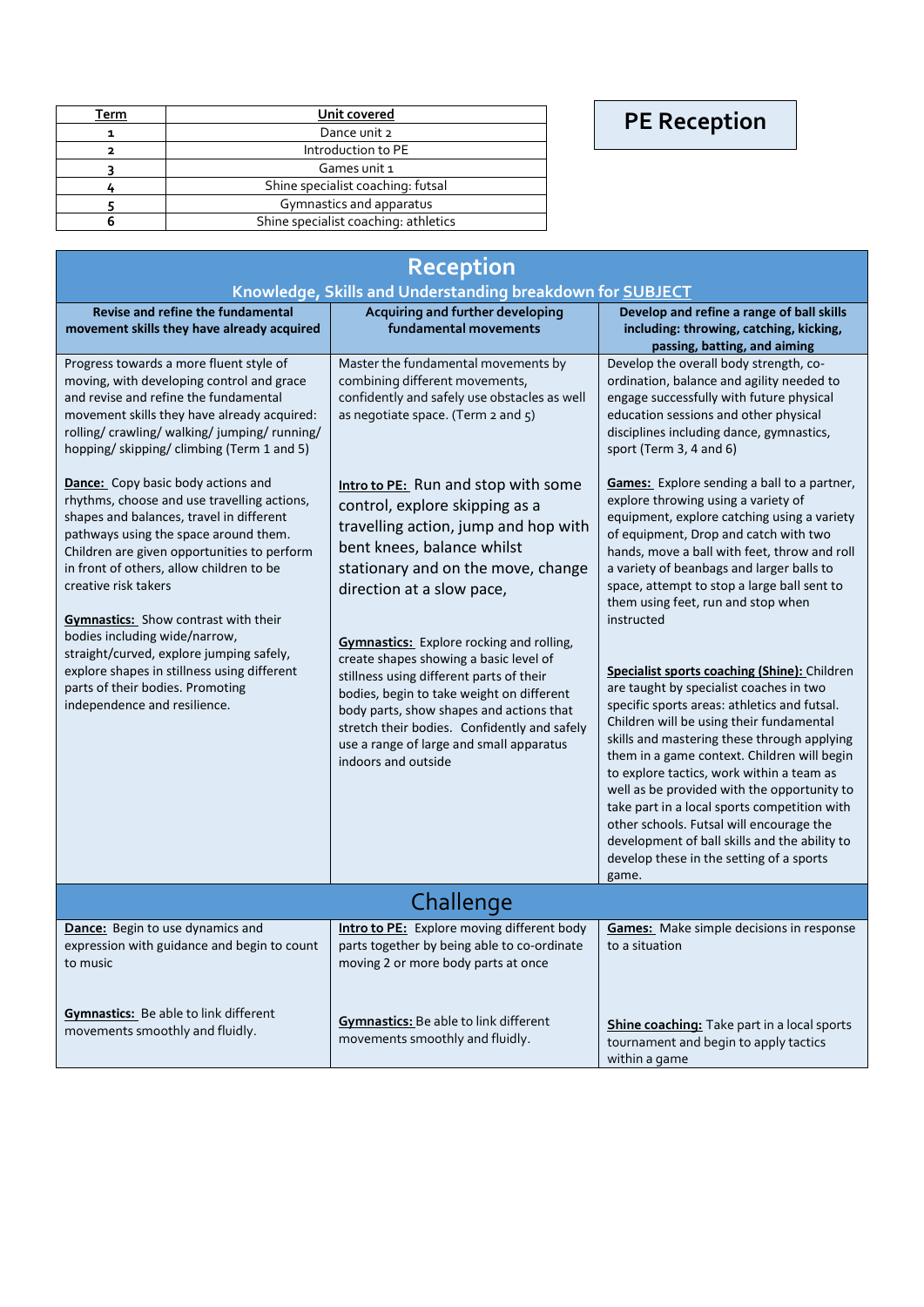|  | PE Year 1 |  |
|--|-----------|--|
|--|-----------|--|

| Term | Unit covered                         |  |
|------|--------------------------------------|--|
|      | Team Building                        |  |
|      | Shine specialist coaching: athletics |  |
|      | <b>Ball skills</b>                   |  |
|      | Dance                                |  |
|      | External specialist coach: Yoga      |  |
|      | Target games                         |  |

| Year <sub>1</sub><br>Knowledge, Skills and Understanding breakdown for SUBJECT                                                                                                                                                                                                                                                                                                                                                                                   |                                                                                                                                                                                                                                                                                                                                                                                                   |                                                                                                                                                                                                                                                                                      |  |
|------------------------------------------------------------------------------------------------------------------------------------------------------------------------------------------------------------------------------------------------------------------------------------------------------------------------------------------------------------------------------------------------------------------------------------------------------------------|---------------------------------------------------------------------------------------------------------------------------------------------------------------------------------------------------------------------------------------------------------------------------------------------------------------------------------------------------------------------------------------------------|--------------------------------------------------------------------------------------------------------------------------------------------------------------------------------------------------------------------------------------------------------------------------------------|--|
| Develop simple tactics for attacking and<br>defending and develop ball skills                                                                                                                                                                                                                                                                                                                                                                                    | Acquiring and further developing basic<br>skills                                                                                                                                                                                                                                                                                                                                                  | Participate in team games encouraging<br>teamwork                                                                                                                                                                                                                                    |  |
| Children should be able to begin to think<br>about the benefits of using tactics within a<br>game. They should be able to engage in<br>competitive (both against self and against<br>others) and co-operative physical activities,<br>in a range of increasingly challenging<br>situations. (Term 2, 3 and 6)                                                                                                                                                    | Pupils should develop fundamental<br>movement skills, become increasingly<br>competent and confident and access a<br>broad range of opportunities to extend<br>their agility, balance and coordination,<br>individually and with others. Master basic<br>movements including running, jumping,<br>throwing and catching, as well as                                                               | It should provide opportunities for pupils to<br>become physically confident in a way which<br>supports their health and fitness.<br>Opportunities to compete in sport and<br>other activities build character and help to<br>embed values such as fairness and respect.<br>(Term 1) |  |
| Shine specialist coaching (athletics):<br>Children will begin to explore tactics, work<br>within a team and individually as well as be<br>provided with the opportunity to take part in<br>a local sports competition with other<br>schools. Children will begin exploring the<br>best methods and approaches to different<br>events in order for them to maximise their<br>outcome                                                                              | developing balance, agility and co-<br>ordination, and begin to apply these in a<br>range of activities. Perform dances using<br>simple movement patterns. (Term 2, 4 and<br>5)<br>Shine specialist coaching (athletics):<br>Explore changing direction and<br>dodging. Discover how the body                                                                                                     | Team building: Begin to work with a<br>partner and a small group, follow<br>instructions, Identify own and others'<br>success.                                                                                                                                                       |  |
| Target games: Drop and catch a ball after<br>one bounce on the move, Throw and roll<br>towards a target with some varying<br>techniques, Kick towards a stationary target,<br>Strike a stationary ball using a racket, begin<br>to use simple tactics with guidance, Explore<br>striking a ball with their hand and<br>equipment, Explore technique when<br>throwing underarm and overarm towards a<br>target. Use all the correct terminology and<br>vocabulary | moves at different speed, Move<br>with some control and balance.<br>Explore stability and landing safely,<br>Demonstrate control in take-off and<br>landing when jumping, begin to<br>explore hopping in different<br>directions, Change direction whilst<br>running, Explore running at<br>different speeds, Explore moving<br>for longer periods of time and<br>identify how it makes them feel |                                                                                                                                                                                                                                                                                      |  |
| <b>Ball skills:</b> Roll and throw with some<br>accuracy towards a target, begin to<br>catch with two hands, catch after a<br>bounce, track a ball being sent<br>directly, begin to dribble with hands<br>and feet                                                                                                                                                                                                                                               | Dance: Copy, remember and repeat<br>actions, choose actions for an idea, Use<br>changes of direction, speed and levels with<br>guidance, begin to use counts, explore<br>varying speeds to represent an idea, explore<br>pathways within their performances, begin<br>to explore actions and pathways with a<br>partner.                                                                          |                                                                                                                                                                                                                                                                                      |  |
|                                                                                                                                                                                                                                                                                                                                                                                                                                                                  | Yoga (Specialist coach): An external<br>specialist will be coming in to deliver 5<br>lessons to the children where they will<br>explore how to manage and master their<br>balance, co-ordination, breathing as well as<br>develop flexibility and body strength.                                                                                                                                  |                                                                                                                                                                                                                                                                                      |  |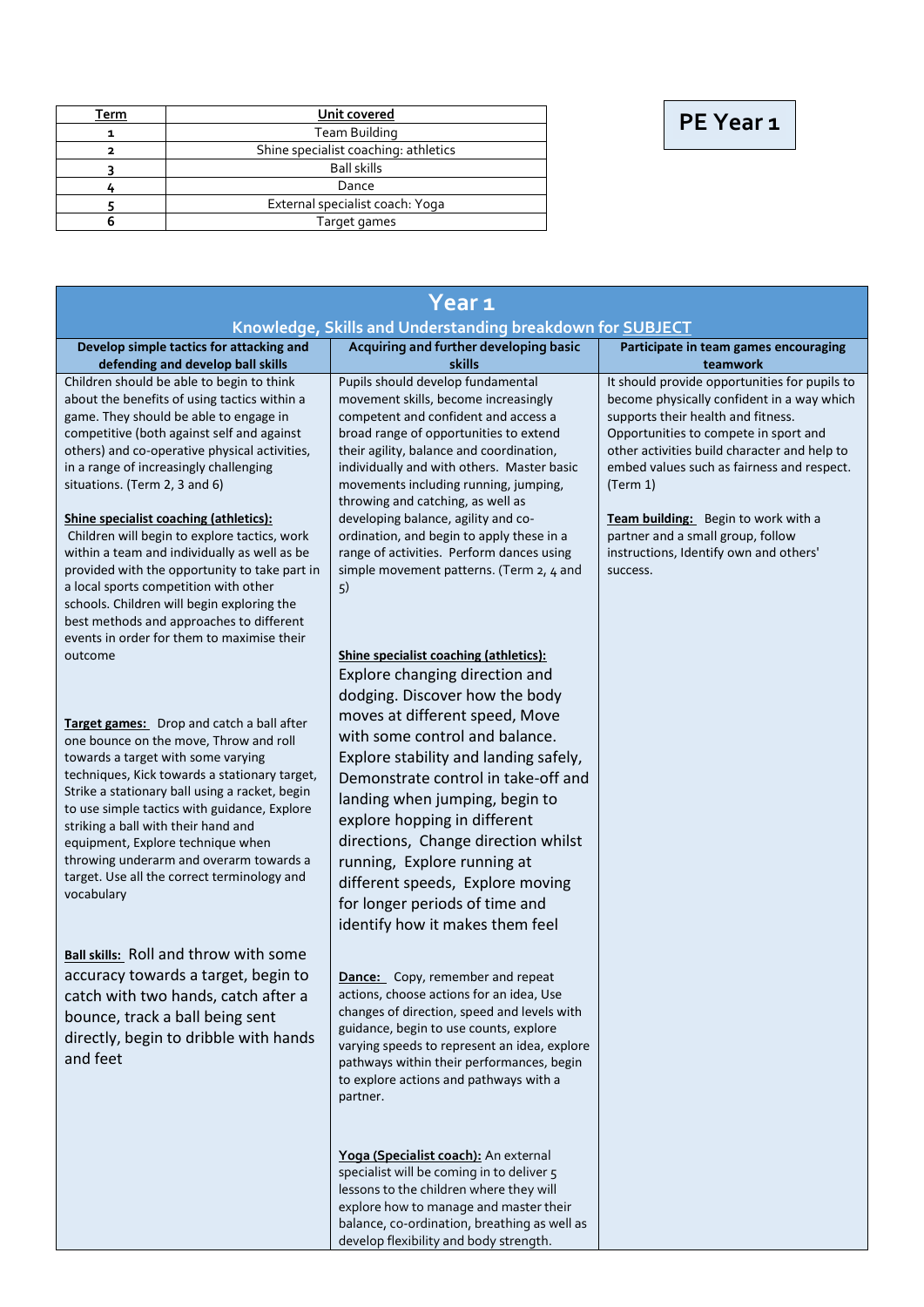|                                                                                                                                                                                                          | Explore poses and movements that<br>challenge their flexibility, Explore strength<br>whilst transitioning from one pose to<br>another, Recognise their own feelings in<br>response to a task or activity. |                                                                                                              |
|----------------------------------------------------------------------------------------------------------------------------------------------------------------------------------------------------------|-----------------------------------------------------------------------------------------------------------------------------------------------------------------------------------------------------------|--------------------------------------------------------------------------------------------------------------|
|                                                                                                                                                                                                          | Challenge                                                                                                                                                                                                 |                                                                                                              |
| <b>Shine coaching:</b> Take part in a local sports<br>tournament and begin to reflect and<br>feedback on own performances in order to<br>make improvements<br>Target games: Evaluate and explain why you | <b>Shine coaching:</b> Take part in a local sports<br>tournament and begin to reflect and<br>feedback on own performances in order to<br>make improvements                                                | Team Building: Understand the rules of<br>the game and suggest ideas to solve simple<br>tasks within a group |
| have chosen a specific throw/movement in<br>order to succeed.                                                                                                                                            | Dance: Show some sense of dynamic and<br>expressive qualities                                                                                                                                             |                                                                                                              |
| <b>Ball skills:</b> Begin to dribble and with hands<br>and feet on the move                                                                                                                              | <b>Yoga:</b> Be able to move in time with your<br>breath and hold your pose for a certain<br>length of time.                                                                                              |                                                                                                              |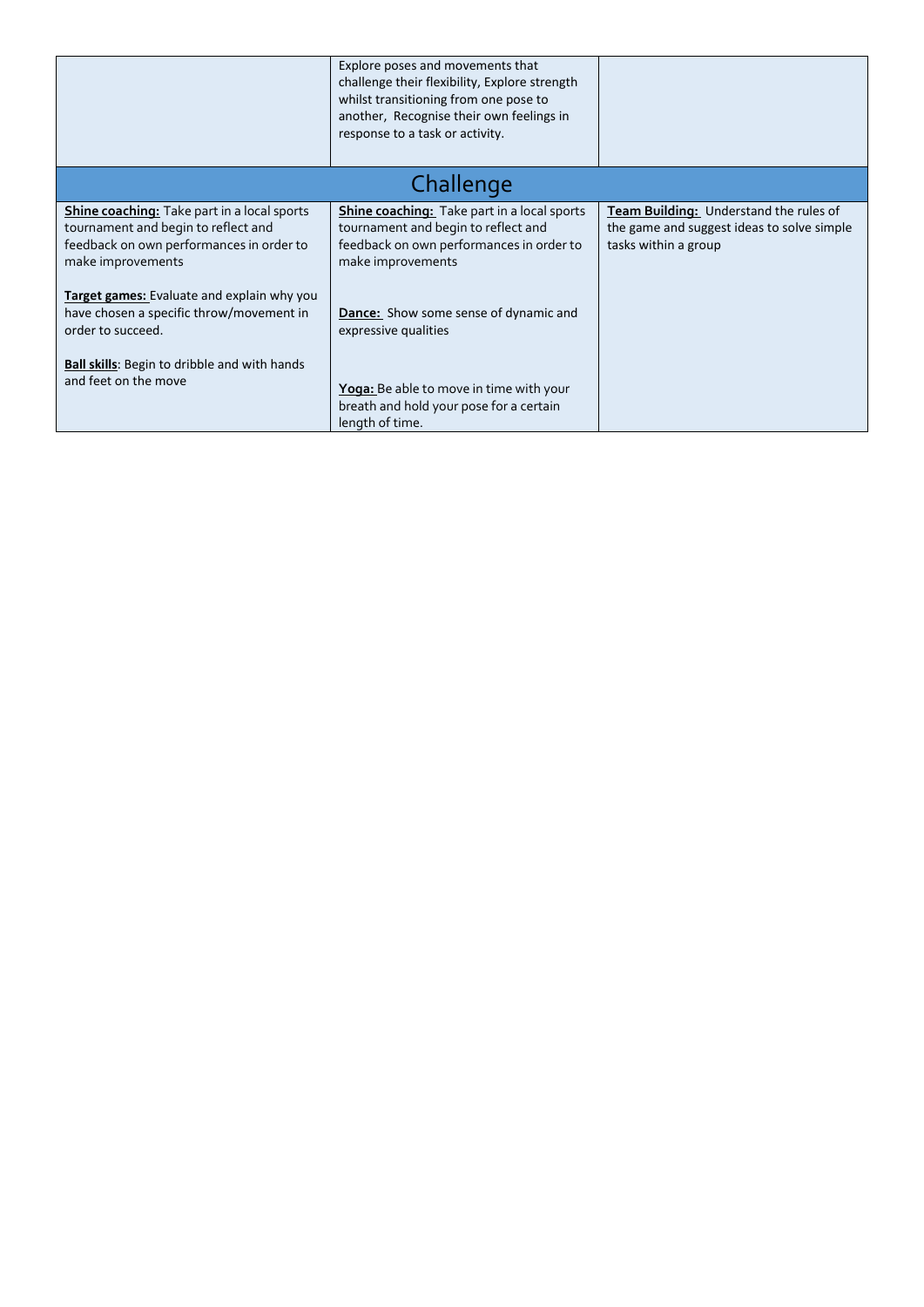| Term | Unit covered                         |  |
|------|--------------------------------------|--|
|      | Shine specialist coaching: athletics |  |
|      | <b>Fitness</b>                       |  |
|      | Shine specialist coaching: Unihoc    |  |
|      | Gymnastics                           |  |
|      | Invasion games                       |  |
|      | OAA: Outdoor adventurous activities  |  |

## **PE Year 2**

| <b>Year 2</b>                                                                                                                                                                                                                                                                                                                                                                                                                                            |                                                                                                                                                                                                                                                                                                                                                                                                                                                                                                                                                                    |                                                                                                                                                                                                                                                                                                                                                                                           |  |
|----------------------------------------------------------------------------------------------------------------------------------------------------------------------------------------------------------------------------------------------------------------------------------------------------------------------------------------------------------------------------------------------------------------------------------------------------------|--------------------------------------------------------------------------------------------------------------------------------------------------------------------------------------------------------------------------------------------------------------------------------------------------------------------------------------------------------------------------------------------------------------------------------------------------------------------------------------------------------------------------------------------------------------------|-------------------------------------------------------------------------------------------------------------------------------------------------------------------------------------------------------------------------------------------------------------------------------------------------------------------------------------------------------------------------------------------|--|
| Knowledge, Skills and Understanding breakdown for SUBJECT                                                                                                                                                                                                                                                                                                                                                                                                |                                                                                                                                                                                                                                                                                                                                                                                                                                                                                                                                                                    |                                                                                                                                                                                                                                                                                                                                                                                           |  |
| Develop simple tactics for attacking,<br>defending and invading                                                                                                                                                                                                                                                                                                                                                                                          | Mastering the fundamental skills and<br>applying them in a variety of sporting<br>games/scenarios whilst developing<br>fitness levels                                                                                                                                                                                                                                                                                                                                                                                                                              | Participate in team games encouraging<br>teamwork                                                                                                                                                                                                                                                                                                                                         |  |
| Children should be able to begin to think<br>about the benefits of using tactics within a<br>game. They should be able to engage in<br>competitive (both against self and against<br>others) and co-operative physical activities,<br>in a range of increasingly challenging<br>situations. (Term 3 and 5)<br><b>Shine specialist coaching (Unichoc):</b><br>Children will begin to explore tactics, work                                                | Master basic movements including running,<br>jumping, throwing and catching, as well as<br>developing balance, agility and co-<br>ordination, and begin to apply these in a<br>range of activities, are physically active for<br>sustained periods of time and lead healthy,<br>active lives (Term $1$ , 2 and $4$ )                                                                                                                                                                                                                                               | It should provide opportunities for pupils to<br>become physically confident in a way which<br>supports their health and fitness.<br>Opportunities to compete in sport and<br>other activities build character and help to<br>embed values such as fairness and respect.<br>(Term 3 and 6)<br><b>Shine specialist coaching (Unichoc):</b><br>Children will begin to explore tactics, work |  |
| within a team and individually as well as be<br>provided with the opportunity to take part in<br>a local sports competition with other<br>schools. Children will begin exploring the<br>best methods and approaches to different<br>game scenarios in order for them to<br>maximise their outcome. Children will be<br>encouraged to take risks and develop<br>resilience.                                                                               | Shine specialist coaching (athletics):<br>Develop the sprinting action, develop<br>jumping, hopping and skipping actions,<br>explore safely jumping for distance and<br>height, develop overarm throwing for<br>distance<br><b>Fitness:</b> Demonstrate improved technique                                                                                                                                                                                                                                                                                         | within a team and individually as well as be<br>provided with the opportunity to take part<br>in a local sports competition with other<br>schools. Children will understand that<br>respect is a vital feature of a team sport and<br>will learn to show good sportsmanship<br>towards other teams. Respect diverse<br>athletes from a variety of different sporting<br>backgrounds.      |  |
| <b>Invasion games:</b> Dibble a ball with some<br>success, stopping it when required, catch an<br>object passed to them, with and without a<br>bounce, Move to track a ball and stop it<br>using feet with limited success, Move to<br>space to help score goals or limit others<br>scoring, Use simple tactics, Developing<br>moving into space away from defenders,<br>Explore staying close to other players to try<br>and stop them getting the ball | when changing direction on the move,<br>demonstrate increased balance whilst<br>travelling along and on different equipment,<br>perform actions with increased control<br>when coordinating their body with and<br>without equipment, can demonstrate<br>running at different speeds, demonstrate<br>increased control in body weight exercises,<br>show an ability to work for longer periods of<br>time. Discuss the features of a healthy<br>lifestyle and why we need to exercise.                                                                             | <b>OAA:</b> Follow instructions accurately, Work<br>co-operatively with a partner and a small<br>group, taking turns and listening to each<br>other, Try different ideas to solve a task,<br>Follow and create a simple diagram/map                                                                                                                                                       |  |
|                                                                                                                                                                                                                                                                                                                                                                                                                                                          | <b>Gymnastics:</b> Explore using shapes in<br>different gymnastic balances, Remember,<br>repeat and link combinations of gymnastic<br>balances, Explore barrel, straight and<br>forward roll and put into sequence work,<br>Explore shape jumps and take off<br>combinations, given the chance to perform,<br>Perform balances on different body parts<br>with some control and balance, Take body<br>weight on different body parts, with and<br>without apparatus, Copy, remember, repeat<br>and plan linking simple actions with some<br>control and technique. |                                                                                                                                                                                                                                                                                                                                                                                           |  |
| Challenge                                                                                                                                                                                                                                                                                                                                                                                                                                                |                                                                                                                                                                                                                                                                                                                                                                                                                                                                                                                                                                    |                                                                                                                                                                                                                                                                                                                                                                                           |  |